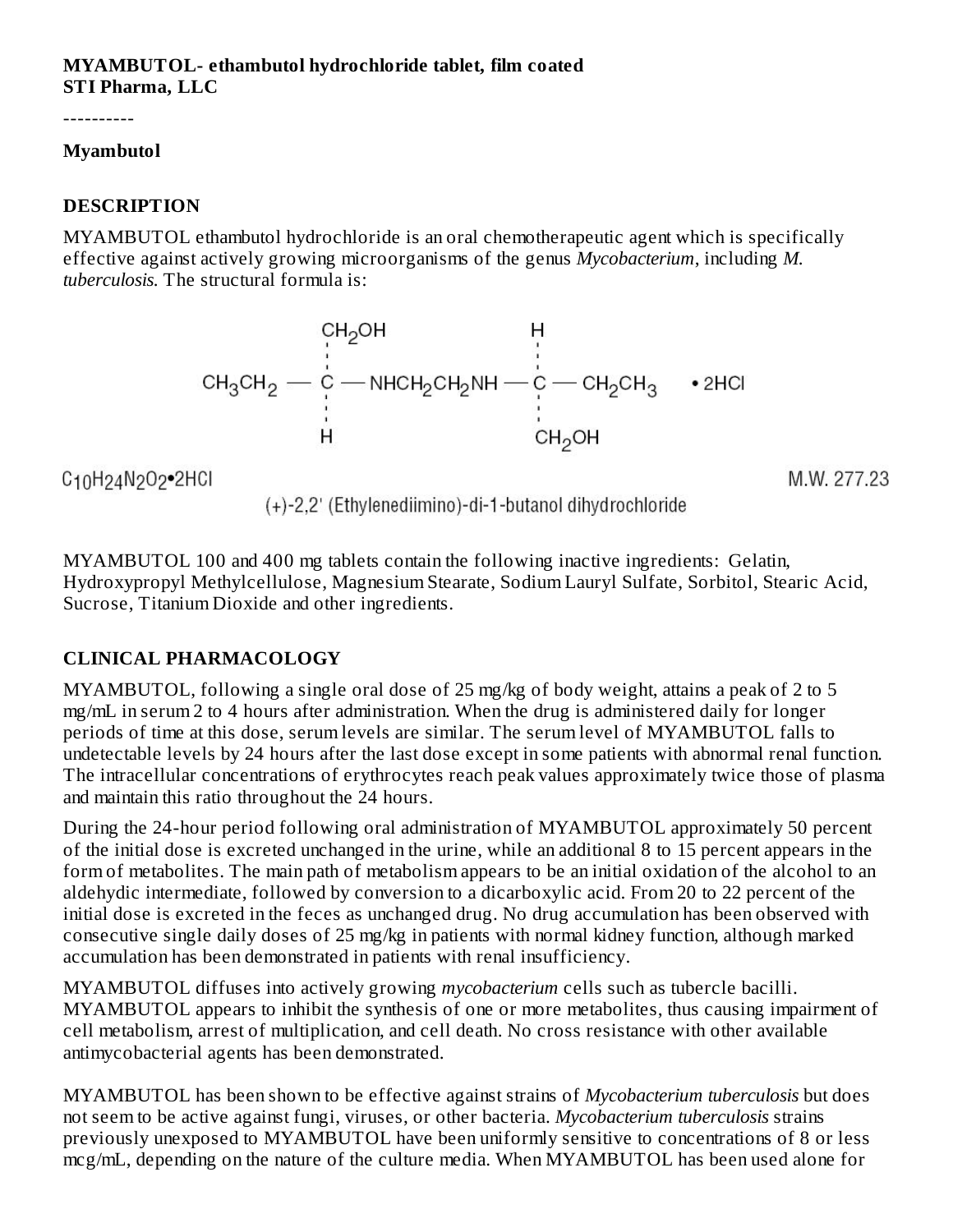treatment of tuberculosis, tubercle bacilli from these patients have developed resistance to MYAMBUTOL (ethambutol hydrochloride) by in-vitro susceptibility tests; the development of resistance has been unpredictable and appears to occur in a step-like manner. No cross resistance between MYAMBUTOL and other antituberculous drugs has been reported. MYAMBUTOL has reduced the incidence of the emergence of mycobacterial resistance to isoniazid when both drugs have been used concurrently.

An agar diffusion microbiologic assay, based upon inhibition of *Mycobacterium smegmatis* (ATCC 607) may be used to determine concentrations of MYAMBUTOL in serum and urine.

# **ANIMAL PHARMACOLOGY**

Toxicological studies in dogs on high prolonged doses produced evidence of myocardial damage and failure, and depigmentation of the tapetum lucidum of the eyes, the significance of which is not known. Degenerative changes in the central nervous system, apparently not dose-related, have also been noted in dogs receiving ethambutol hydrochloride over a prolonged period.

In the rhesus monkey, neurological signs appeared after treatment with high doses given daily over a period of several months. These were correlated with specific serum levels of ethambutol and with definite neuroanatomical changes in the central nervous system. Focal interstitial carditis was also noted in monkeys which received ethambutol hydrochloride in high doses for a prolonged period.

# **INDICATIONS AND USAGE**

MYAMBUTOL is indicated for the treatment of pulmonary tuberculosis. It should not be used as the sole antituberculous drug, but should be used in conjunction with at least one other antituberculous drug. Selection of the companion drug should be based on clinical experience, considerations of comparative safety, and appropriate *in-vitro* susceptibility studies. In patients who have not received previous antituberculous therapy, ie, initial treatment, the most frequently used regimens have been the following:

## MYAMBUTOL plus isoniazid

## MYAMBUTOL plus isoniazid plus streptomycin.

In patients who have received previous antituberculous therapy, mycobacterial resistance to other drugs used in initial therapy is frequent. Consequently, in such retreatment patients, MYAMBUTOL should be combined with at least one of the second line drugs not previously administered to the patient and to which bacterial susceptibility has been indicated by appropriate in-vitro studies. Antituberculous drugs used with MYAMBUTOL have included cycloserine, ethionamide, pyrazinamide, viomycin and other drugs. Isoniazid, aminosalicylic acid, and streptomycin have also been used in multiple drug regimens. Alternating drug regimens have also been utilized.

## **CONTRAINDICATIONS**

MYAMBUTOL is contraindicated in patients who are known to be hypersensitive to this drug. It is also contraindicated in patients with known optic neuritis unless clinical judgment determines that it may be used. MYAMBUTOL is contraindicated in patients who are unable to appreciate and report visual side effects or changes in vision (e.g., young children, unconscious patients).

## **WARNINGS**

MYAMBUTOL may produce decreases in visual acuity which appear to be due to optic neuritis. This effect may be related to dose and duration of treatment. This effect is generally reversible when administration of the drug is discontinued promptly. However, irreversible blindness has been reported.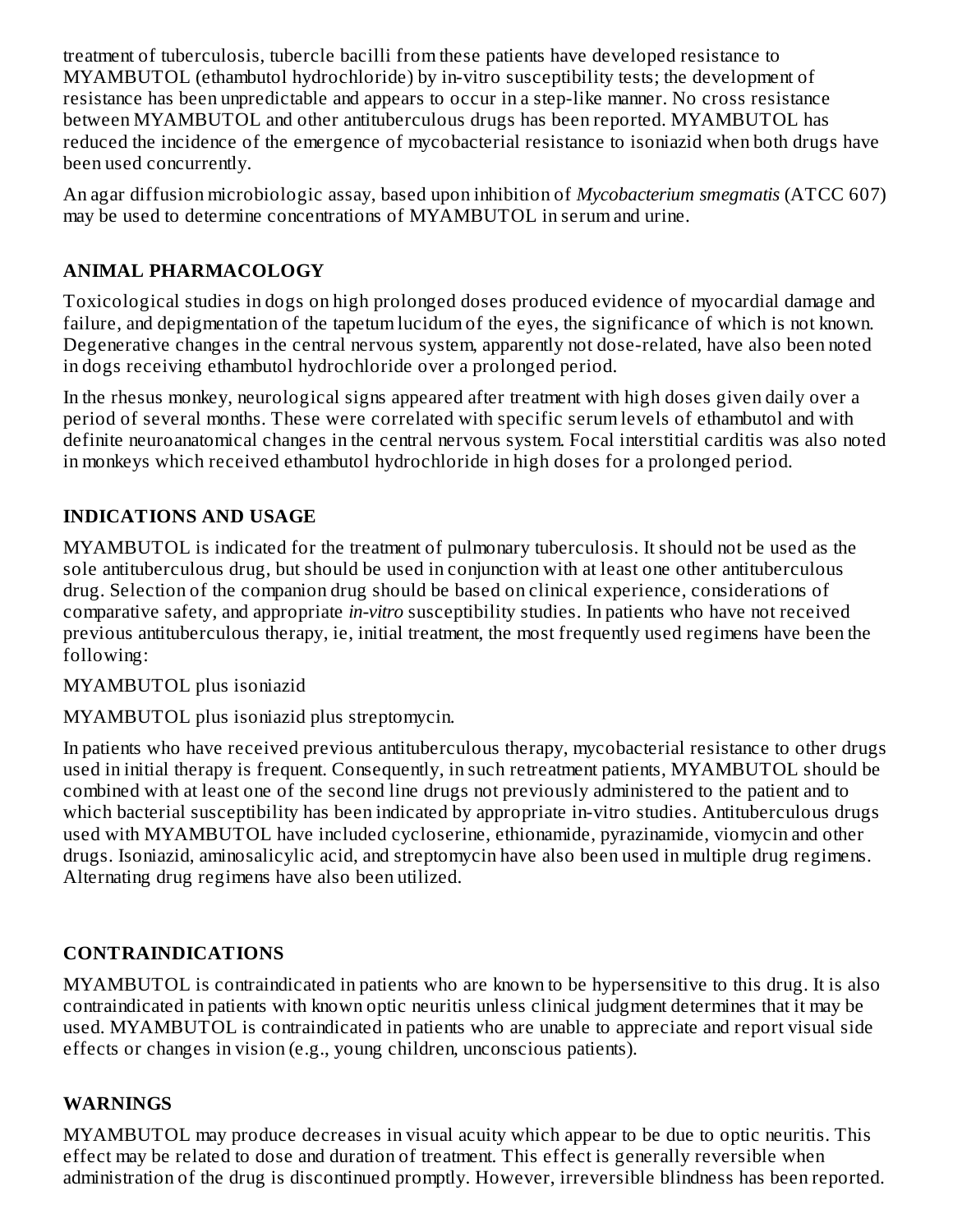# (See **PRECAUTIONS** and **ADVERSE REACTIONS**).

Liver toxicities including fatalities have been reported (See ADVERSE REACTIONS). Baseline and periodic assessment of hepatic function should be performed.

# **PRECAUTIONS**

MYAMBUTOL ethambutol hydrochloride is not recommended for use in pediatric patients under thirteen years of age since safe conditions for use have not been established.

Patients with decreased renal function need the dosage reduced as determined by serum levels of MYAMBUTOL, since the main path of excretion of this drug is by the kidneys.

Because this drug may have adverse effects on vision, physical examination should include ophthalmoscopy, finger perimetry and testing of color discrimination. In patients with visual defects such as cataracts, recurrent inflammatory conditions of the eye, optic neuritis, and diabetic retinopathy, the evaluation of changes in visual acuity is more difficult, and care should be taken to be sure the variations in vision are not due to the underlying disease conditions. In such patients, consideration should be given to relationship between benefits expected and possible visual deterioration since evaluation of visual changes is difficult. (For recommended procedures, see next paragraphs under **ADVERSE REACTIONS**).

As with any potent drug, baseline and periodic assessment of organ system functions, including renal, hepatic, and hematopoietic, should be performed.

# **Drug Interactions:**

The results of a study of coadministration of MYAMBUTOL (50mg/kg) with an aluminum hydroxide containing antacid to 13 patients with tuberculosis showed a reduction of mean serum concentrations and urinary excretion of ethambutol of approximately 20% and 13%, respectively, suggesting that the oral absorption of ethambutol may be reduced by these antacid products. It is recommended to avoid concurrent administration of ethambutol with aluminum hydroxide containing antacids for at least 4 hours following ethambutol administration.

# **Pregnancy:**

*Teratogenic Effects: Pregnancy Category C.*

There are no adequate and well-controlled studies in pregnant women. There are reports of ophthalmic abnormalities occurring in

infants born to women on antituberculous therapy that included MYAMBUTOL. MYAMBUTOL should be used during pregnancy

only if the benefit justifies the potential risk to the fetus.

MYAMBUTOL has been shown to be teratogenic in pregnant mice and rabbits when given in high doses. When pregnant mice or

rabbits were treated with high doses of ethambutol hydrochloride, fetal mortality was slightly but not significantly (P>0.05) increased.

Female rats treated with ethambutol hydrochloride displayed slight but insignificant (P>0.05) decreases in fertility and litter size.

In fetuses born of mice treated with high doses of MYAMBUTOL during pregnancy, a low incidence of cleft palate, exencephaly

and abnormality of the vertebral column were observed. Minor abnormalities of the cervical vertebra were seen in the newborn of

rats treated with high doses of ethambutol hydrochloride during pregnancy. Rabbits receiving high doses of MYAMBUTOL during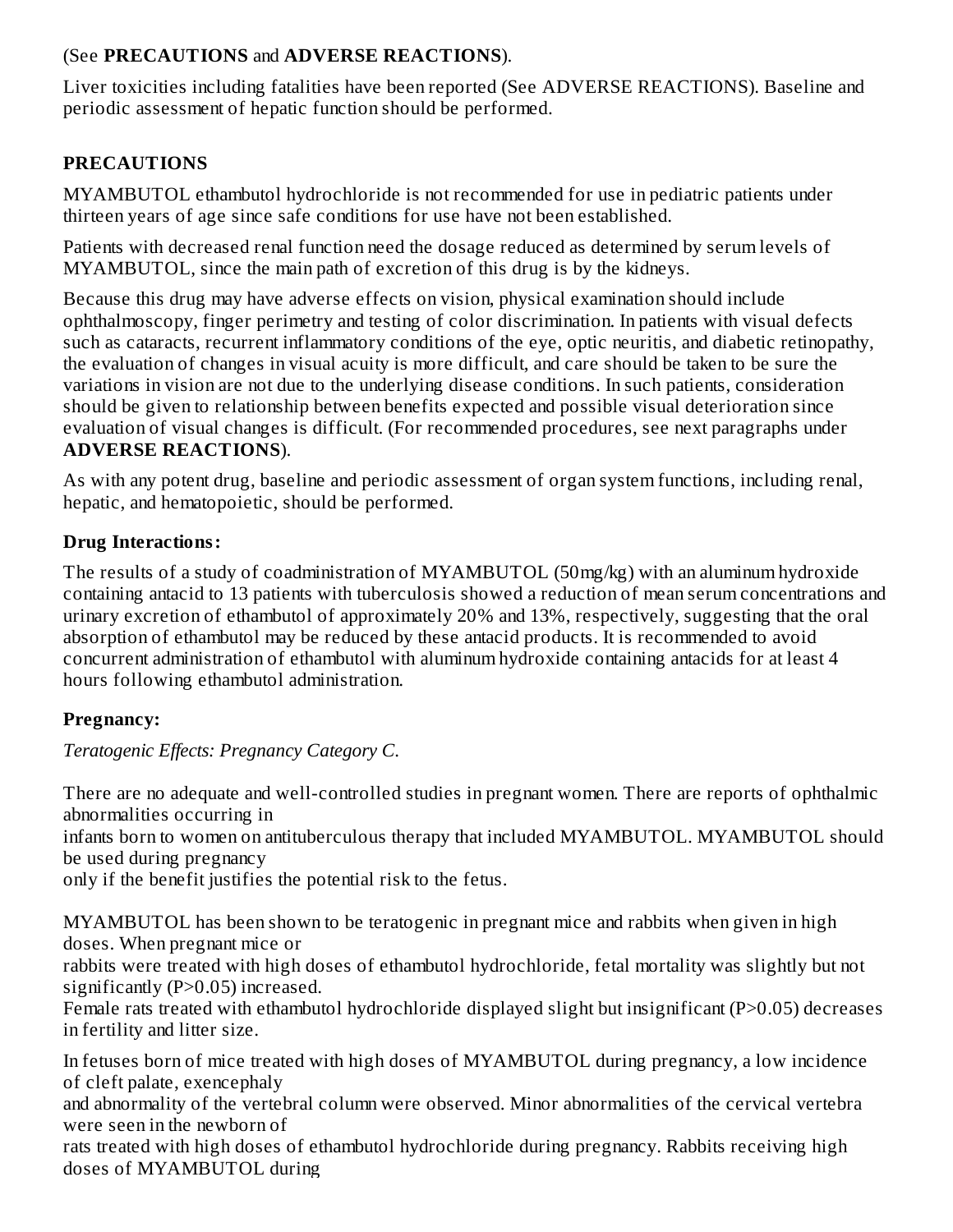pregnancy gave birth to two fetuses with monophthalmia, one with a shortened right forearm accompanied by bilateral wrist-joint contracture and one with hare lip and cleft palate.

# **Nursing Mothers:**

MYAMBUTOL is excreted into breast milk. The use of MYAMBUTOL should be considered only if the expected benefit to the mother outweighs the potential risk to the infant.

# **Pediatric Us e:**

MYAMBUTOL (ethambutol hydrochloride) is not recommended for use in pediatric patients under thirteen years of age since safe conditions for use have not been established.

# **Geriatric Us e:**

There are limited data on the use of ethambutol in the elderly. One study of 101 patients, 65 years and older, on multiple drug antituberculosis regimens included 94 patients on ethambutol. No differences in safety or tolerability were observed in these patients compared with that reported in adults in general. Other reported clinical experience has not identified differences in responses between the elderly and younger patients, but greater sensitivity of some older individuals cannot be ruled out.

# **ADVERSE REACTIONS**

MYAMBUTOL may produce decreases in visual acuity, including irreversible blindness, which appear to be due to optic neuritis. Optic neuropathy including optic neuritis or retrobulbar neuritis occurring in association with ethambutol therapy may be characterized by one or more of the following events: decreased visual acuity, scotoma, color blindness, and/or visual defect. These events have also been reported in the absence of a diagnosis of optic or retrobulbar neuritis.

Patients should be advised to report promptly to their physician any change of visual acuity.

The change in visual acuity may be unilateral or bilateral and hence *each eye must be tested separately and both eyes tested together.* Testing of visual acuity should be performed before beginning MYAMBUTOL therapy and periodically during drug administration, except that it should be done monthly when a patient is on a dosage of more than 15 mg per kilogram per day. Snellen eye charts are recommended for testing of visual acuity. Studies have shown that there are definite fluctuations of one or two lines of the Snellen chart in the visual acuity of many tuberculous patients *not* receiving MYAMBUTOL.

| The following table may be useful in interpreting possible changes in visual acuity attributable to |
|-----------------------------------------------------------------------------------------------------|
| MYAMBUTOL.                                                                                          |
|                                                                                                     |

| <b>Initial</b><br><b>Snellen</b><br><b>Reading</b> |       | <b>Reading Indicating Significant</b> | <b>Decrease</b><br><b>Significant Decrease Number of Lines Number of Points</b> |
|----------------------------------------------------|-------|---------------------------------------|---------------------------------------------------------------------------------|
| 20/13                                              | 20/25 | З                                     | 12                                                                              |
| 20/15                                              | 20/25 | 2                                     | 10                                                                              |
| 20/20                                              | 20/30 | 2                                     | 10                                                                              |
| 20/25                                              | 20/40 | $\mathcal{P}$                         | 15                                                                              |
| 20/30                                              | 20/50 | 2                                     | 20                                                                              |
| 20/40                                              | 20/70 | 2                                     | 30                                                                              |
| 20/50                                              | 20/70 |                                       | 20                                                                              |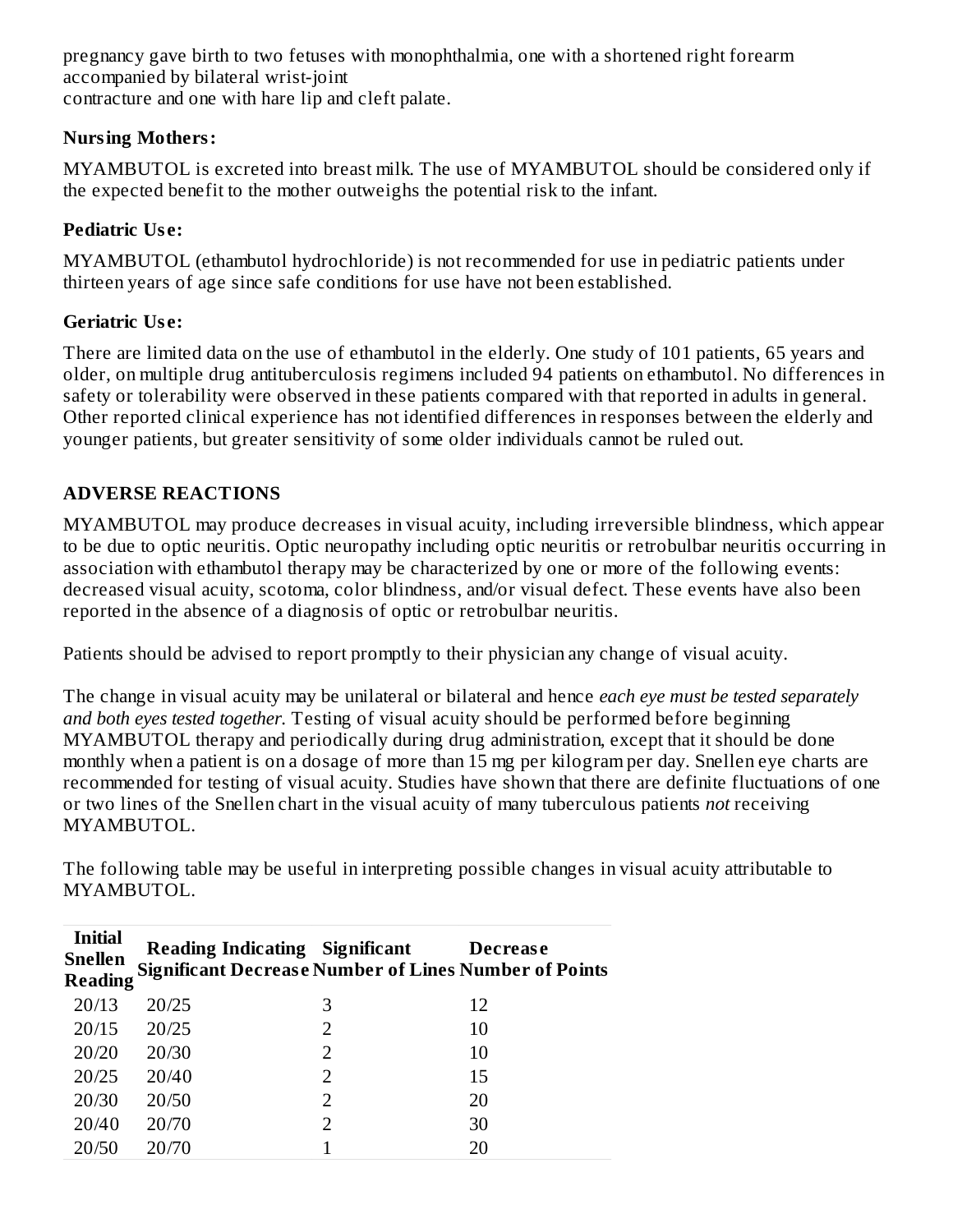In general, changes in visual acuity less than those indicated under "Significant Number of Lines" and "Decrease Number of Points" may be due to chance variation, limitations of the testing method, or physiologic variability. Conversely, changes in visual acuity equaling or exceeding those under "Significant Number of Lines" and "Decrease Number of Points" indicate need for retesting and careful evaluation of the patient's visual status. If careful evaluation confirms the magnitude of visual change and fails to reveal another cause, MYAMBUTOL should be discontinued and the patient reevaluated at frequent intervals. Progressive decreases in visual acuity during therapy must be considered to be due to MYAMBUTOL.

If corrective glasses are used prior to treatment, these must be worn during visual acuity testing. During 1 to 2 years of therapy, a refractive error may develop which must be corrected in order to obtain accurate test results. Testing the visual acuity through a pinhole eliminates refractive error. Patients developing visual abnormality during MYAMBUTOL treatment may show subjective visual symptoms before, or simultaneously with, the demonstration of decreases in visual acuity, and all patients receiving MYAMBUTOL should be questioned periodically about blurred vision and other subjective eye symptoms.

Recovery of visual acuity generally occurs over a period of weeks to months after the drug has been discontinued. Some patients have received MYAMBUTOL (ethambutol hydrochloride) again after such recovery without recurrence of loss of visual acuity.

Other adverse reactions reported include: hypersensitivity, anaphylactic/anaphylactoid reaction, dermatitis, erythema multiforme, pruritus, and joint pain; anorexia, nausea, vomiting, gastrointestinal upset, and abdominal pain; fever, malaise, headache, and dizziness; mental confusion, disorientation, and possible hallucinations; thrombocytopenia, leucopenia, and neutropenia. Numbness and tingling of the extremities due to peripheral neuritis have been reported.

Elevated serum uric acid levels occur and precipitation of acute gout has been reported. Pulmonary infiltrates, with or without eosinophilia, also have been reported during MYAMBUTOL therapy. Liver toxicities, including fatalities, have been reported (See**WARNINGS.**) Since MYAMBUTOL is recommended for therapy in conjunction with one or more other antituberculous drugs, these changes may be related to the concurrent therapy. Hypersensitivity syndrome consisting ot cutaneous reaction (such as rash or exfoliative dermatitis), eosinophilia, and one or more of the following: hepatitis, pneumonitis, nephritis, myocarditis, pericarditis. Fever and lymphadenopathy may be present.

# **DOSAGE AND ADMINISTRATION**

MYAMBUTOL should not be used alone, in initial treatment or in retreatment. MYAMBUTOL should be administered on a once every 24-hour basis only. Absorption is not significantly altered by administration with food. Therapy, in general, should be continued until bacteriological conversion has become permanent and maximal clinical improvement has occurred.

MYAMBUTOL is not recommended for use in pediatric patients under thirteen years of age since safe conditions for use have not been established.

#### **Initial Treatment:**

Initial Treatment:

In patients who have not received previous antituberculous therapy, administer MYAMBUTOL 15 mg/kg (7 mg/ lb) of body weight, as a single oral dose once every 24 hours. In the more recent studies, isoniazid has been administered concurrently in a single, daily, oral dose.

## **Retreatment:**

#### **Retreatment:**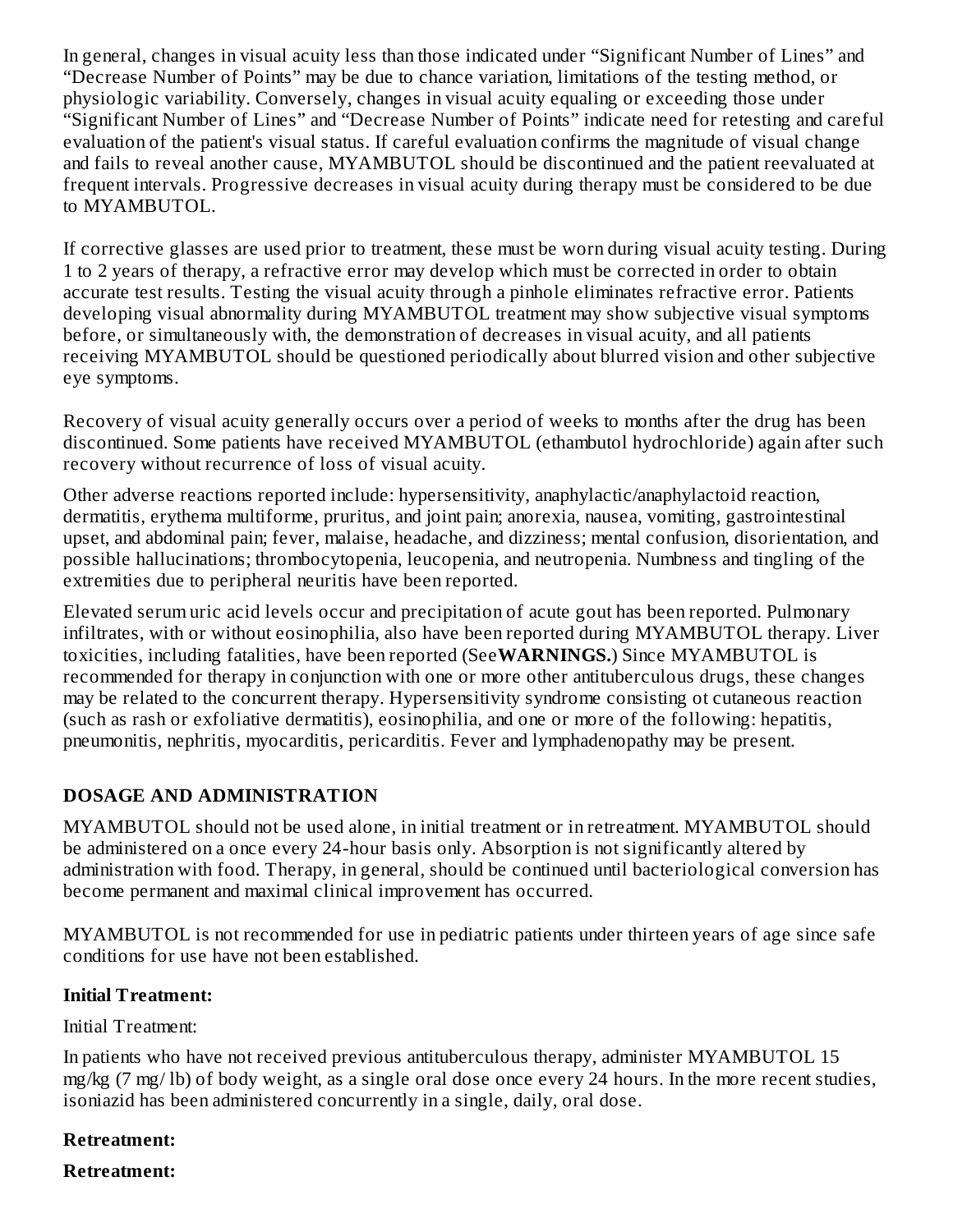In patients who have received previous antituberculous therapy, administer MYAMBUTOL 25 mg/kg (11 mg/lb) of body weight, as a single oral dose once every 24 hours. Concurrently administer at least one other antituberculous drug to which the organisms have been demonstrated to be susceptible by appropriate in-vitro tests. Suitable drugs usually consist of those not previously used in the treatment of the patient. After 60 days of MYAMBUTOL administration, decrease the dose to 15 mg/kg (7mg/ lb) of body weight, and administer as a single oral dose once every 24 hours.

During the period when a patient is on a daily dose of 25 mg/kg, monthly eye examinations are advised.

See Table for easy selection of proper weight-dose tablet(s).

|                                | 15 mg/kg (7 mg/lb) Schedule  |                 |
|--------------------------------|------------------------------|-----------------|
| <b>Weight Range Daily Dose</b> |                              |                 |
| Pounds                         | <b>Kilograms</b>             |                 |
| Under 85 lbs.                  | Under 37 kg                  | $\ln$ mg<br>500 |
| $85 - 94.5$                    | $37 - 43$                    | 600             |
| $95 - 109.5$                   | $43 - 50$                    | 700             |
| $110 - 124.5$                  | $50 - 57$                    | 800             |
|                                |                              |                 |
| $125 - 139.5$                  | $57 - 64$                    | 900             |
| $140 - 154.5$                  | $64 - 71$                    | 1000            |
| $155 - 169.5$                  | $71 - 79$                    | 1100            |
| $170 - 184.5$                  | $79 - 84$                    | 1200            |
| 185 - 199.5                    | $84 - 90$                    | 1300            |
| $200 - 214.5$                  | $90 - 97$                    | 1400            |
| 215 and Over                   | Over 97                      | 1500            |
|                                | 25 mg/kg (11 mg/lb) Schedule |                 |
| Under 85 lbs.                  | Under 38 kg                  | 900             |
| $85 - 92.5$                    | $38 - 42$                    | 1000            |
| $93 - 101.5$                   | $42 - 45.5$                  | 1100            |
| $102 - 109.5$                  | $45.5 - 50$                  | 1200            |
| $110 - 118.5$                  | $50 - 54$                    | .1300           |
| 119 - 128.5                    | $54 - 58$                    | 1400            |
| 129 - 136.5                    | $58 - 62$                    | 1500            |
| 137 - 146.5                    | $62 - 67$                    | 1600            |
| 147 - 155.5                    | $67 - 71$                    | 1700            |
| $156 - 164.5$                  | $71 - 75$                    | 1800            |
| $165 - 173.5$                  | $75 - 79$                    | 1900            |
| 174 - 182.5                    | $79 - 83$                    | 2000            |
| 183 - 191.5                    | $83 - 87$                    | 2100            |
| 192 - 199.5                    | $87 - 91$                    | 2200            |
| $200 - 209.5$                  | $91 - 95$                    | 2300            |
| $210 - 218.5$                  | $95 - 99$                    | 2400            |
| 219 and Over                   | Over 99                      | 2500            |

## **Weight-Dos e Table**

## **HOW SUPPLIED**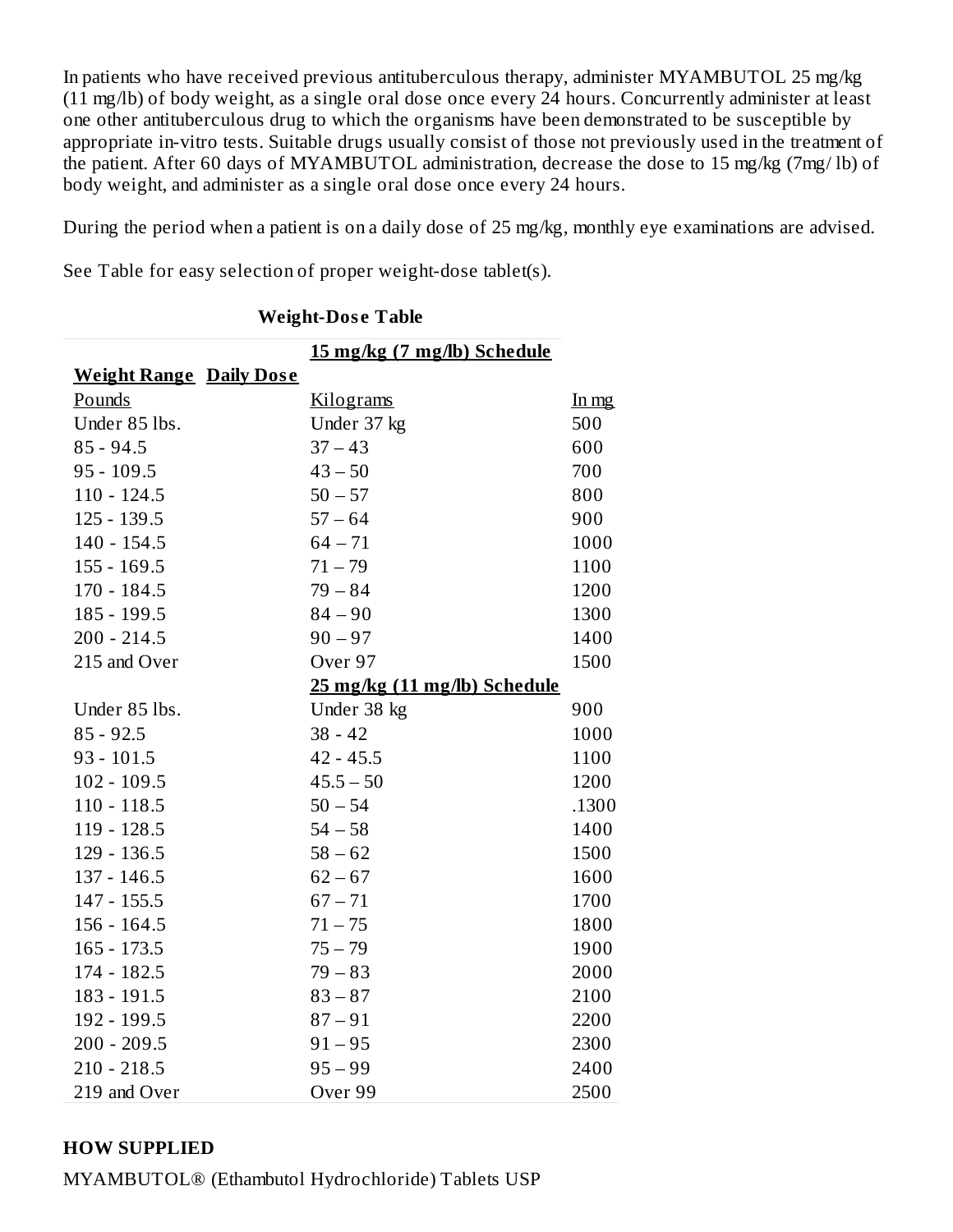100 mg - round, convex, white, film coated tablets engraved with M6 on one side are supplied as follows:

NDC 68850-010-01 - Bottle of 100

 $\mathcal{M}(\mathcal{M})$  and the set of the set of the set of the set of the set of the set of the set of the set of the set of the set of the set of the set of the set of the set of the set of the set of the set of the set of the

400 mg – round, convex, white, scored, film coated tablets engraved with M to the left and 7 to the right of the score on one side are supplied as follows:

NDC 68850-012-01 - Bottle of 100

NDC 68850-012-02 - 10 Blister-Packs x 10 tablets

## **Store at controlled room temperature 20° to 25°C (68° to 77°F).**

Manufactured by Patheon Inc., Ontario, Canada. For STI Pharma LLC.Distributed by X-GEN Pharmaceuticals, Inc., Big Flats, NY 14814. Myambutol is a registered trademark of STI Pharma LLC..

Revised November 2008

MY012-02-2

# **PRINCIPAL DISPLAY PANEL**

# **MYAMBUTOL® (Ethambutol Hydrochloride) Tablets USP**

## **400 mg**

**Unit Dos e Carton**

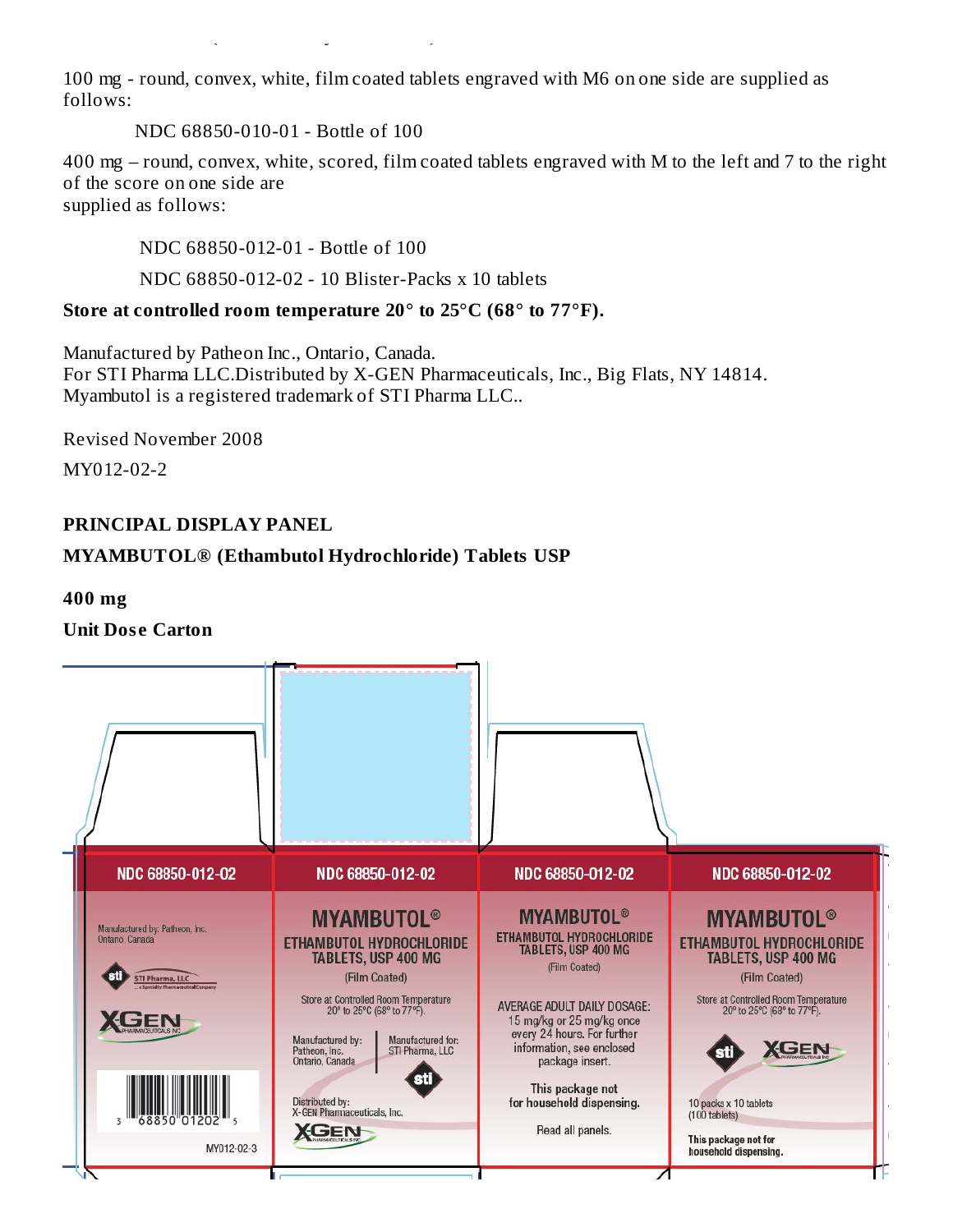#### Unit Dose Blister



#### **blister**

# **MYAMBUTOL® (Ethambutol Hydrochloride) Tablets USP**

#### **400 mg**

## **100 Tablet Bottle**

| <b>IS OPEN</b>                                                                                                                                                                                                                                                                                             | NDC 68850-012-01                                                                                                                                                                                                                                                                                                                            |                                            |
|------------------------------------------------------------------------------------------------------------------------------------------------------------------------------------------------------------------------------------------------------------------------------------------------------------|---------------------------------------------------------------------------------------------------------------------------------------------------------------------------------------------------------------------------------------------------------------------------------------------------------------------------------------------|--------------------------------------------|
| Store at controlled<br>WZ<br>room temperature<br>20° - 25°C (68° - 77°F)<br>$\circ$<br>$\infty$<br>$\infty$<br>U<br>Manufactured by<br>$\circ$<br>Patheon Inc.,<br>Ontario, Canada<br>o<br>For STI Pharma LLC.<br>$\sim$<br>Distributed by<br>X-GEN Pharmaceuticals,<br>0<br>Inc., Big Flats, NY<br>14814. | <b>MYAMBUTOL®</b><br><b>ETHAMBUTOL HYDROCHLORIDE</b><br><b>TABLETS USP 400 MG</b><br>Y012-01-3<br>(Film Coated)<br><b>AVERAGE ADULT DAILY DOSAGE:</b><br>15 mg/kg or 25 mg/kg once every 24<br>hours. See enclosed circular.<br>sti<br>This package not for household dispensing.<br>Dispense in tight containers as defined in<br>the USP. | <b>MBU</b><br>ဒ္ဓ<br><b>NIDE</b><br>400 MG |
| $\infty$<br>3788-11-08A                                                                                                                                                                                                                                                                                    | $R_{\text{only}}$<br><b>100 TABLETS</b>                                                                                                                                                                                                                                                                                                     |                                            |

| <b>MYAMBUTOL</b><br>ethambutol hydrochloride tablet, film coated                         |                         |  |                                           |               |          |
|------------------------------------------------------------------------------------------|-------------------------|--|-------------------------------------------|---------------|----------|
|                                                                                          |                         |  |                                           |               |          |
| <b>Product Information</b>                                                               |                         |  |                                           |               |          |
| Product Type                                                                             | HUMAN PRESCRIPTION DRUG |  | Item Code (Source)                        | NDC:68850-012 |          |
| <b>Route of Administration</b>                                                           | ORAL                    |  |                                           |               |          |
|                                                                                          |                         |  |                                           |               |          |
| <b>Active Ingredient/Active Moiety</b>                                                   |                         |  |                                           |               |          |
|                                                                                          | <b>Ingredient Name</b>  |  | <b>Basis of Strength</b>                  |               | Strength |
| <b>ETHAMBUTOL HYDROCHLORIDE (UNII: QE4VW5FO07) (ETHAMBUTOL -</b><br>UNII:8 G16 70 6 1QZ) |                         |  | <b>ETHAMBUTOL</b><br><b>HYDROCHLORIDE</b> |               | $400$ mg |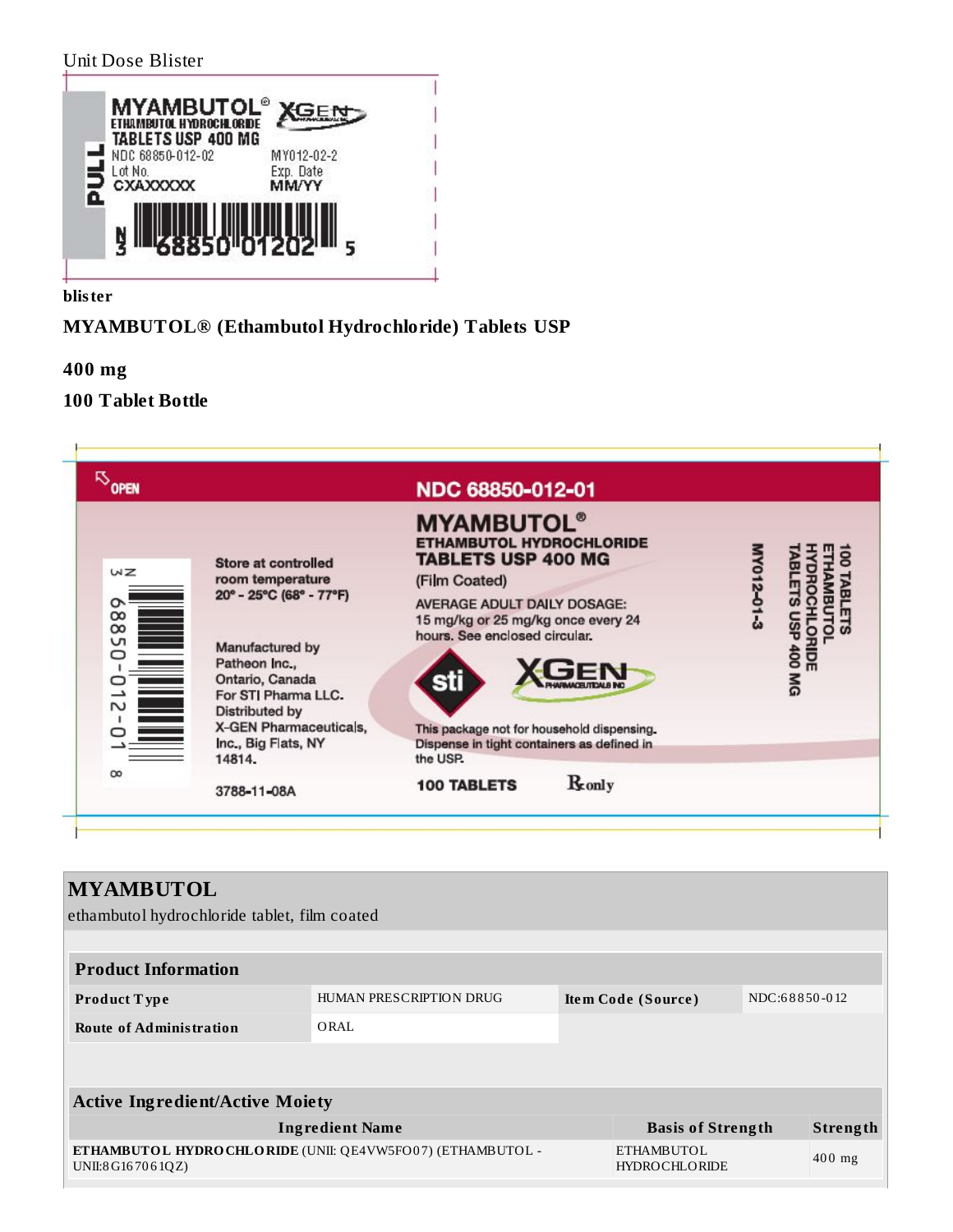|                              | <b>Inactive Ingredients</b>     |                                                                       |                                                |                           |  |  |  |
|------------------------------|---------------------------------|-----------------------------------------------------------------------|------------------------------------------------|---------------------------|--|--|--|
|                              |                                 |                                                                       | Strength                                       |                           |  |  |  |
|                              | GELATIN (UNII: 2G86QN327L)      |                                                                       |                                                |                           |  |  |  |
|                              |                                 | MAGNESIUM STEARATE (UNII: 70097M6I30)                                 |                                                |                           |  |  |  |
|                              | SORBITOL (UNII: 506T60A25R)     |                                                                       |                                                |                           |  |  |  |
|                              | STEARIC ACID (UNII: 4ELV7Z65AP) |                                                                       |                                                |                           |  |  |  |
|                              | SUCROSE (UNII: C151H8 M554)     |                                                                       |                                                |                           |  |  |  |
|                              |                                 |                                                                       |                                                |                           |  |  |  |
|                              | <b>Product Characteristics</b>  |                                                                       |                                                |                           |  |  |  |
|                              | Color                           | WHITE (WHITE)                                                         | <b>Score</b>                                   | 2 pieces                  |  |  |  |
|                              | <b>Shape</b>                    | ROUND (ROUND, CONVEX)<br><b>Size</b>                                  |                                                | 13mm                      |  |  |  |
|                              | Flavor<br><b>Imprint Code</b>   |                                                                       |                                                | M <sub>7</sub>            |  |  |  |
| <b>Contains</b>              |                                 |                                                                       |                                                |                           |  |  |  |
|                              |                                 |                                                                       |                                                |                           |  |  |  |
|                              | Packaging                       |                                                                       |                                                |                           |  |  |  |
| #                            | <b>Item Code</b>                | <b>Package Description</b>                                            | <b>Marketing Start Date Marketing End Date</b> |                           |  |  |  |
| $\mathbf 1$                  | NDC:68850-012-<br>02            | 10 in 1 BOX, UNIT-DOSE                                                | 08/10/2007                                     |                           |  |  |  |
| $\mathbf{1}$                 |                                 | 10 in 1 BLISTER PACK; Type 0: Not a Combination Product               |                                                |                           |  |  |  |
|                              |                                 | 2 NDC:68850-012-01 100 in 1 BOTTLE; Type 0: Not a Combination Product | 08/10/2007                                     |                           |  |  |  |
|                              |                                 |                                                                       |                                                |                           |  |  |  |
| <b>Marketing Information</b> |                                 |                                                                       |                                                |                           |  |  |  |
|                              | <b>Marketing Category</b>       | <b>Application Number or Monograph Citation</b>                       | <b>Marketing Start Date</b>                    | <b>Marketing End Date</b> |  |  |  |
|                              | <b>NDA</b>                      | NDA016320                                                             | 08/10/2007                                     |                           |  |  |  |
|                              |                                 |                                                                       |                                                |                           |  |  |  |
|                              |                                 |                                                                       |                                                |                           |  |  |  |

| <b>MYAMBUTOL</b>                                                                  |                         |  |                                    |                 |          |
|-----------------------------------------------------------------------------------|-------------------------|--|------------------------------------|-----------------|----------|
| ethambutol hydrochloride tablet, film coated                                      |                         |  |                                    |                 |          |
|                                                                                   |                         |  |                                    |                 |          |
| <b>Product Information</b>                                                        |                         |  |                                    |                 |          |
| <b>Product Type</b>                                                               | HUMAN PRESCRIPTION DRUG |  | Item Code (Source)                 | NDC:68850-010   |          |
| <b>Route of Administration</b>                                                    | ORAL                    |  |                                    |                 |          |
|                                                                                   |                         |  |                                    |                 |          |
|                                                                                   |                         |  |                                    |                 |          |
| <b>Active Ingredient/Active Moiety</b>                                            |                         |  |                                    |                 |          |
|                                                                                   | <b>Ingredient Name</b>  |  | <b>Basis of Strength</b>           |                 | Strength |
| ETHAMBUTOL HYDROCHLORIDE (UNII: QE4VW5FO07) (ETHAMBUTOL -<br>UNII:8 G16 70 6 1QZ) |                         |  | ETHAMBUTOL<br><b>HYDROCHLORIDE</b> |                 | $100$ mg |
|                                                                                   |                         |  |                                    |                 |          |
|                                                                                   |                         |  |                                    |                 |          |
| <b>Inactive Ingredients</b>                                                       |                         |  |                                    |                 |          |
|                                                                                   | <b>Ingredient Name</b>  |  |                                    | <b>Strength</b> |          |